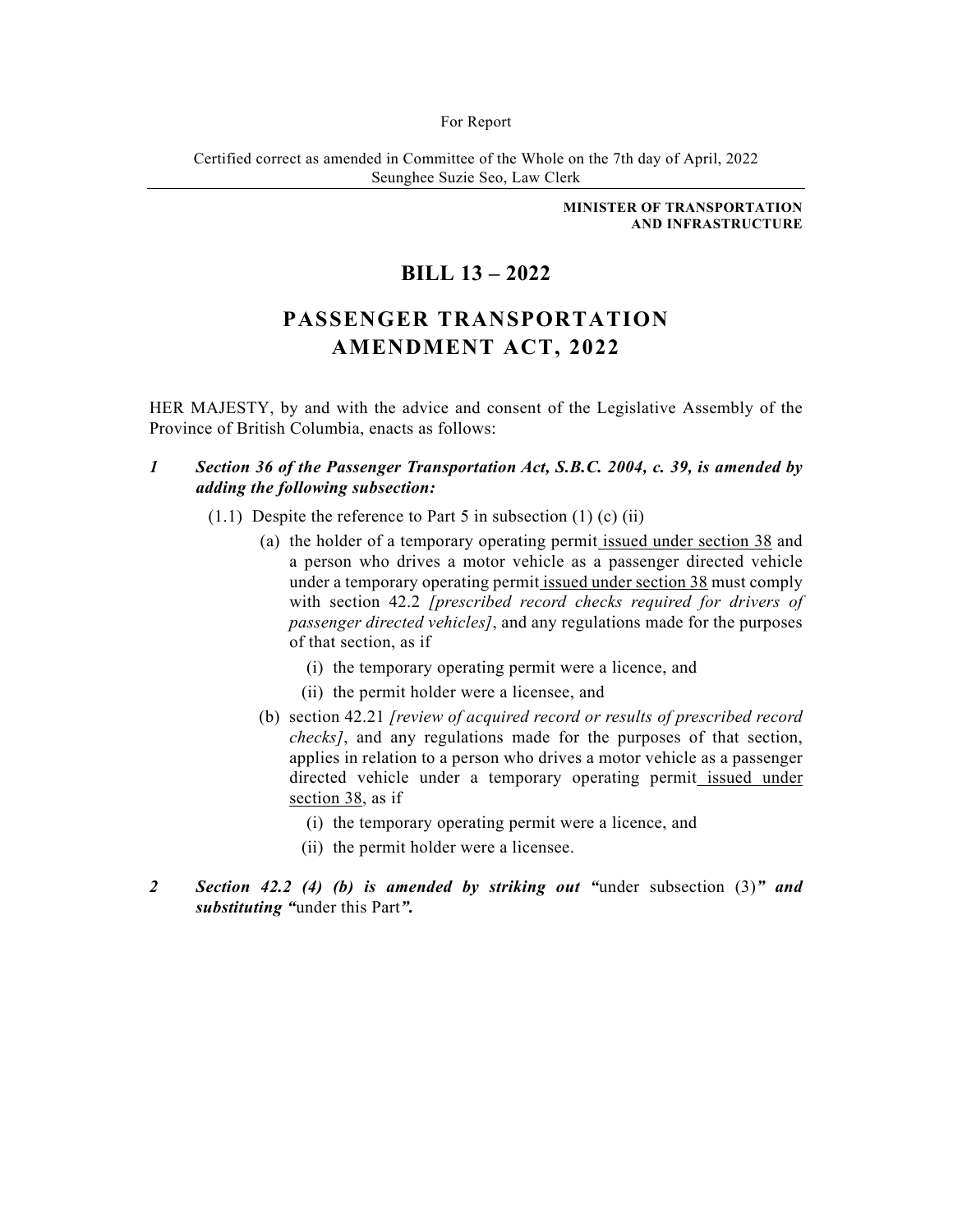#### *3 The following section is added:*

#### **Review of acquired record or results of prescribed record checks**

- **42.21** (1) A person who has undergone the prescribed record checks under section 42.2 (1) (a) *[prescribed record checks required for drivers of passenger directed vehicles]*, or who acquires a record that appears to include a prescribed matter, may request that the registrar review the acquired record or the results of one or more of the record checks if
	- (a) it is uncertain whether the person has a record that includes a prescribed matter, or
	- (b) the person has a record that includes a prescribed matter and the person believes that the matter is unrelated to the person's work or intended work as a driver of a passenger directed vehicle.
	- (2) A request under subsection (1) must include any information that the registrar may require.
	- (3) After reviewing a request made under subsection (1), the registrar must determine the following:
		- (a) if subsection (1) (a) applies, whether the person has a record that includes a prescribed matter;
		- (b) if subsection (1) (b) applies or the registrar determines under paragraph (a) of this subsection that the person has a record that includes a prescribed matter, whether the matter is unrelated to the person's work or intended work as a driver of a passenger directed vehicle and, for this purpose, the registrar must take into account public safety.
	- (4) A licensee may issue to a person a record check certificate that sets out the prescribed information if the registrar determines under subsection (3) that
		- (a) the person does not have a record that includes a prescribed matter, or
		- (b) the person has a record that includes a prescribed matter but the prescribed matter is unrelated to the person's work or intended work as a driver of a passenger directed vehicle.
- *4 Section 42.3 (a) is amended by striking out "*under section 42.2 (3)*" and substituting "*under this Part*".*